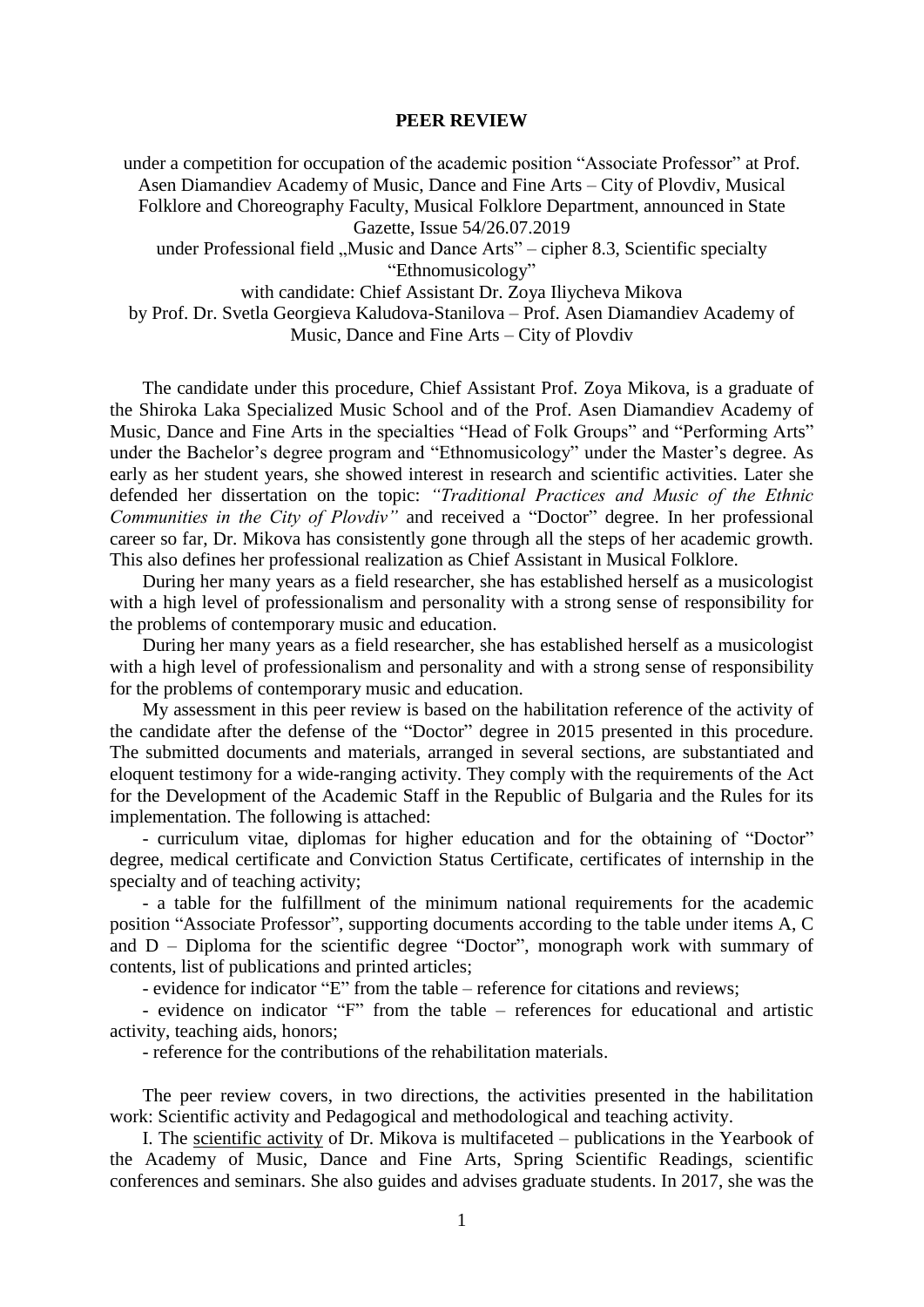Editor-In-Chief of the "Narodna Madrost" Newspaper in the section "National Holidays and Customs". According to the scientometric tables and requirements under the indicators A, C, and D the following groups can be distinguished: Dissertation work; Monograph; Published articles and reviews; Citations and reviews in indicator "E"; Management of a scientific, educational or artistic project under item "F".

1. Through her dissertation work on the topic *"Traditional Practices and Music of the Ethnic Communities in the City of Plovdiv",* Zoya Mikova received her "Doctor" degree and fulfills the requirements of the Rules for application of the Act, for which she receives 50 points.

2. The presented monograph *"Milkovitsa – History, Ethnography and Culture"* is the habilitation work of the candidate. The content is presented in 280 pages, structured in: an introduction, three chapters, traditional clothing, conclusions and six appendices. The choice of the topic has two meanings for the author: the first one – emotional, related to childhood, and the second one – the lack of a comprehensive, in-depth study of the traditional, material and spiritual culture of the village. Through the topic thus developed, Dr. Mikova presents various research approaches through which a serious, theoretical study is sought with the purpose to find its place in contemporary preservation of the folklore tradition. In this sense, the author presents a folk scientific development with practical applicability.

The introduction addresses the main research thesis related to the evolutionary political and socio-cultural changes affecting communities of people with different anthropological, physiological and cultural markers (language, religion, morals, customs, etc.). Emphasis is placed on the ethno-linguistic group "Vlasi", a glimpse into their traditional material and spiritual culture, in order to uncover unknown facts about the history and origin of the population in the village of Milkovitsa. The first chapter provides a wealth of information on the historical, demographic and ethnographic information about the village. An attempt is made to clarify its ethnographic picture by examining and discovering connections at different historical and ethnographic levels in the festive and customary ritual system, as well as linguistic features. All this is related to the musical traditions and the usual festive system in the ratio "past and present to future". With it the author paves the way for new opinions and conclusions based on rich fieldwork and numerous meetings with respondents. Throughout the study, there is a desire for demonstration of the author's own personal research approach. The second chapter, entitled *"Festive Calendar and Traditional Practices"*, is the result of a comprehensive field study, carried out over a long period of time. In front of us is the incredible wealth of variants and models of rituals. Each of the described and studied rituals is in accordance with the common Bulgarian calendar related to the characteristics of Middle Northern, Northwest and Northeast Bulgaria. Dividing them into calendar (winter, spring, summer and autumn) and family (birth, wedding and death) bears a local characteristic and message to the community. The interviews conducted with the informants explain some details in the implementation of the specific rituals. The emphasis is on the *"Kalush"* ritual and commemorative practices. In the course of the study, the philosophy of the Vlasi about the afterlife, expressed in the specific funeral ritual, is emphasized. The emblematic rituals for the community: *"Pomana"* and *"Razlivane na voda" /Water spilling/* stand out. Through them, Dr. Mikova analyzes in depth the connection between life and death. A complete picture of the philosophy of the Vlasi on death and the sacred state of mind in thinking of the *"other world"* is presented. Step by step, with the help of their rituals, customs and beliefs, they strive to "humanize" the beyond, filling it with the hope of a better life. The paragraph *"Other Practices"*, which presents local, unique traditional games, such as *"Tsar Zapovyada" /The King's Commands/, "Prastencheto" /The Little Ring/, "Ilenush"* and the dance *"Pelenitsa"*, is also very interesting. Chapter Three presents and analyzes information on the musical and dance culture of the population of the village of Milkovitsa. Dr. Mikova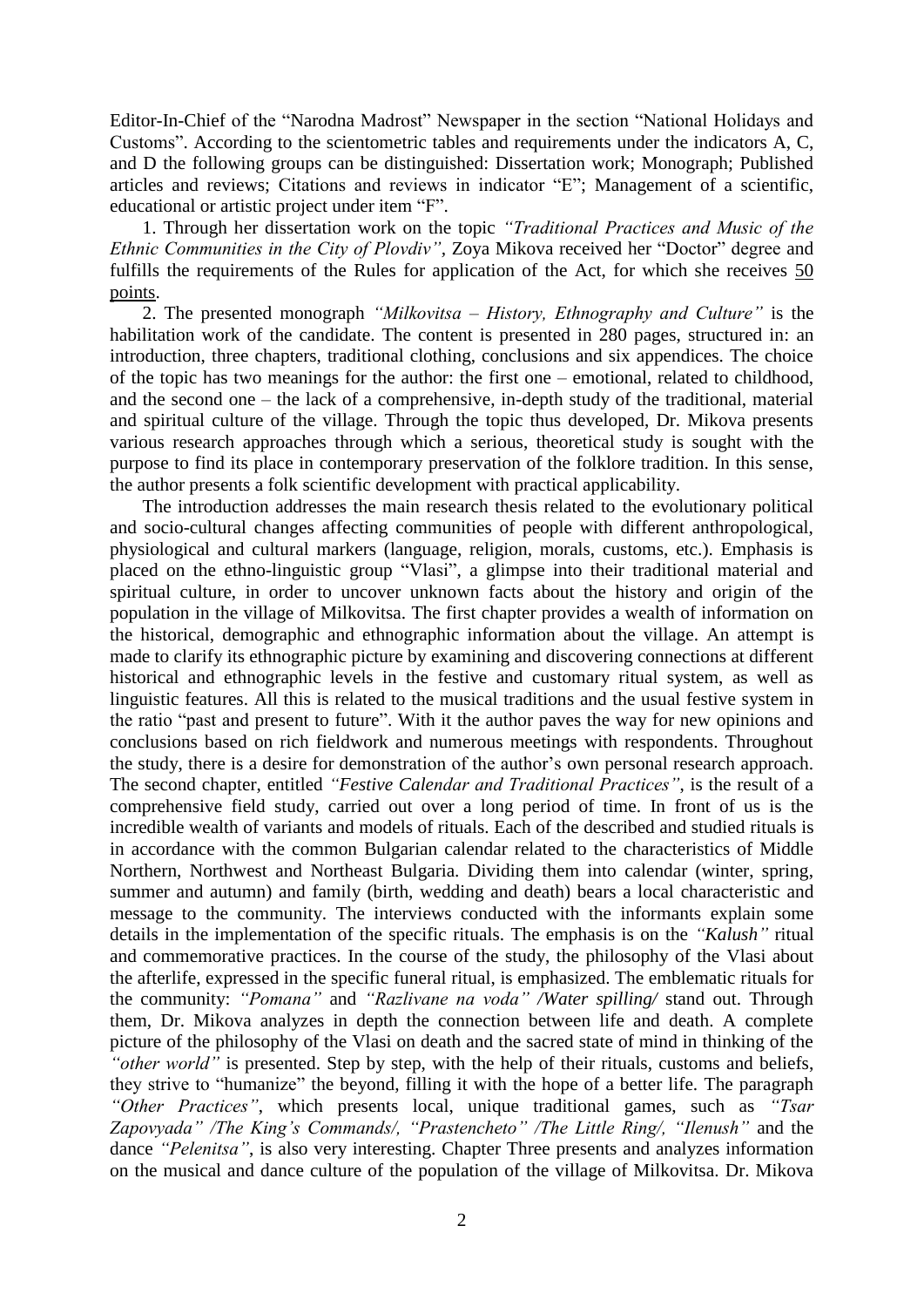emphasizes the importance of the "geographical location" of the village, which allows foreign influence from neighboring populations and cultures. Close specimens are found north of the Danube River, where the population is predominantly referred to as "Wallachian". The accordion and the acoustic guitar enter the music life of the village permanently in the XX century along with the brass music. The study shows that the classical orchestras with classical instruments gradually push away the traditional for the village: *kaval* /shepherd's pipe/, shepherd's whistle and *duduk* /wooden pipe/. The folk song is not missed either. Most of the performers described are also informants, on the basis of whom conclusions are drawn about the current state of the singing and choir tradition in the village.

The conclusion of the monograph summarizes the opinions and the contributions that are important for the enrichment of the folklore science. The research successfully fulfills its goals as a theoretical problem. The 28 notated examples of songs and 9 choirs are also of contributive nature. A comparative characteristic is made between the instruments from the village of Milkovitsa and our northern neighbor and the place of the brass orchestras in the funeral practice. Traditional clothing is seen as a sign of ethnicity and religion. The applications are of an evidential nature.

The monograph thus presented has its contribution to regional studies. Important for the research thesis is the emphasis on the essential connection of the usual and festive system with the song and dance folklore, as a sustainable element of the traditional culture in the village Milkovitsa, preserved to this day. The applied monographic work proves the fulfillment of the required number of points under the Rules for implementation of the Act for the Development of the Academic Staff in the Republic of Bulgaria, indicators, group  $B - 100$ points.

3. Published articles (group D). There are 9 articles and reports published in referenced editions. All of them are thematically related to the main research goals of the candidate, concerning the problems of traditional practices in different ethnic groups and their importance and application in the educational process. Thus, Dr. Mikova has 127 points under this indicator.

4. Citations. In the columns of the table in Group E, items 17 and 19, Zoya Mikova applies evidence of 4 citations with a total of points under this indicator  $-40$  points.

II. Pedagogical and methodological and teaching activity: The pedagogical path presented in the biography by the candidate Dr. Zoya Mikova shows that she is connected with the educational process at the Academy of Music, Dance and Fine Arts in different specialties: "Performing Arts – Folk Instruments and Folk Singing", "Management of Folk Groups", "Bulgarian Folk Choreography", "Ethnomusicology" in the following disciplines: "Musical Folklore", "History of Folk Performing Arts", "Bulgarian Folk Music", "Bulgarian Ethnography", "Collection and Decoding of Musical Folklore", "Music Theory". Dr. Mikova also works with foreign countries and students under the programs "Erasmus" and "Fulbright". Her activity is manifested in the publishing of a solo collection "Breath from Pleven" – solo songs with piano accompaniment. In 2015, after defending her "Doctor" degree, she continued as a Project manager of "The Unknown" Cultural Seminar at the Academy of Music, Dance and Fine Arts in Plovdiv. The seminar was implemented in three separate modules and presented the communities of Armenians, Jews, Turks and Roma in Bulgaria. The main objective was to broaden the knowledge about the traditional culture of the different ethnic, ethnographic, confessional and cultural communities in Bulgaria. Thus, the candidate adds 60 more points to the requirements.

As a result of field studies with students, her first book, *"Road to the Spring"* (2018), was published, which contains materials from the villages of Iskra, Parvomaysko and Yavrovo,